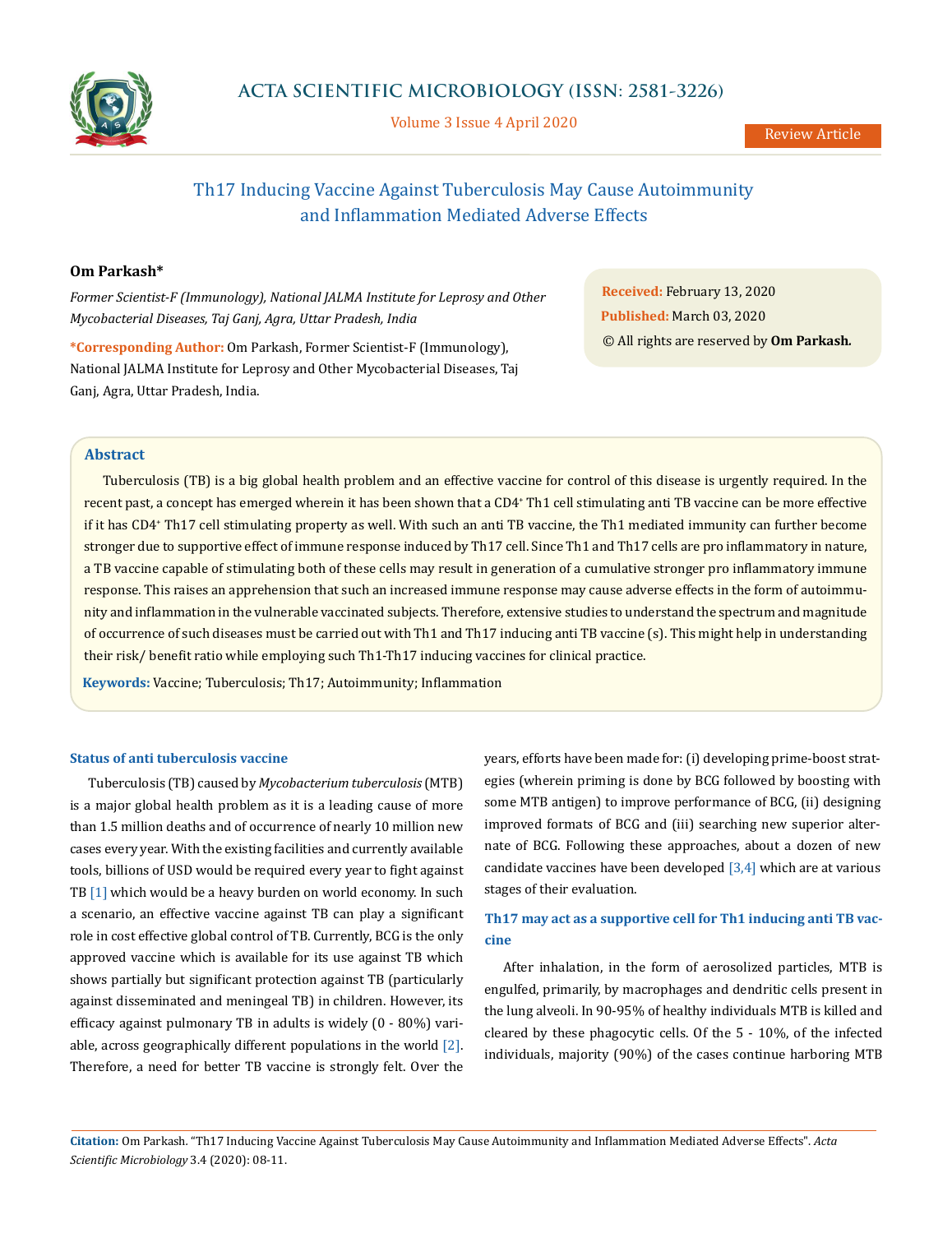in the dormant form without showing any clinical sign of TB. This type of infection is known as latent tuberculosis infection (LTBI). Further, those having LTBI have 5 - 10% risk for conversion to active TB during lifetime. On the other hand, MTB proliferate in infected phagocytes from 5 - 10% of the infected healthy subjects. In such an individual adaptive immune response comes into play where CD4<sup>+</sup> T cells are stimulated by MTB which then tend to protect the host but fails to mount sufficient level of immunity to protect the host. Ultimately, such individuals develop active tuberculosis [5]. Therefore, pre exposure and post exposure anti TB vaccines to prevent development of active TB (directly after MTB infection and from activation of LTBI, respectively) are being searched for global control and elimination of TB.

On encountering with MTB, CD4<sup>+</sup> T cells differentiate into various subtypes known as Th1, Th2, Th17 and T regulatory cells (Tregs). Conventionally, CD4<sup>+</sup> helper type 1 (Th1) cell mediated immunity is considered to be protective against MTB infection (active TB and LTBI) [6]. Therefore, most of the strategies for searching vaccine(s) against TB have been focused on induction of immunity at the level of CD4**<sup>+</sup>**Th1 cell. In the recent past, the role of IL-17 producing CD4**<sup>+</sup>** Th17 cells towards protection against MTB infection (active TB and LTBI) has also been documented [7,8] wherein Th17 inducing MTB antigens could enhance the CD4**<sup>+</sup>**Th1 mediated protection as has been found with some promising candidate vaccines [9-13]. Thus, Th17 inducing antigens in anti TB vaccine could be supportive in tuning up CD4**<sup>+</sup>**Th1 mediated protective immunity against MTB.

# **Involvement of Th17 cell towards autoimmunity and inflammatory diseases**

Autoimmunity is a phenomenon where immune system reacts against body's self components. The diseases caused by such an abnormal behaviour of the immune response are called autoimmune diseases. On the other hand, inflammation is an immunological reaction which takes place in the body tissues due to stimuli generated by invasion of tissue by the pathogen or by persistence of irritant in the tissue or by components produced during tissue injury. Inflammation complements autoimmunity leading to autoimmune diseases. Normally, immune system maintains a balance between various immune components in the host just to avoid immune-toxicity. Occurrence of autoimmunity and inflammation in healthy subjects are prevented by immune tolerance generated by Tregs. In this context, Tregs have a role in immune tolerance

through suppressing CD4<sup>+</sup> T helper cells (Th1 and Th17 cells) and thereby in protecting the host against occurrence of autoimmune and inflammation mediated diseases [14]. Contrary to this, Th1 and Th17 cells provoke inflammatory response. Primarily, Th1 cells produce IFN-γ and Th17 cells produce IL-17A, IL-17F and IL-22 [15]. Among the cytokines produced by Th17 cells, IL-17A is the most widely studied and distinctive cytokine. This cytokine is known to be implicated, as an important component, in protective immune response against microbes on the one hand and to mediate immune-pathogenesis for tissue damage through inflammation on the other hand. Biologically, Th17 and Tregs act oppositely and are, thus, inversely correlated with each other i.e. down-regulation at the level of Tregs may up-regulate the Th17 mediated pro-inflammatory response and vice-versa [16]. Any alteration in Treg/ Th17 balance may disturb the immune homeostasis and a balance favoring Th17 cell can promote induction of autoimmune cells. The autoimmune cells, thus produced, interact with the corresponding antigens in tissues and proliferate further to give rise to more cells of their progeny. After encountering of the autoimmune cells with the respective antigens in the tissues, occurrence of inflammation is initiated by release of histamine, bradykinin and prostaglandins etc. by tissue insult. During inflammation immune cells like; T and B cells, neutrophils followed by macrophages and mast cells migrate to tissues where they produce cytokines (IFN-γ, IL-17A, IL-6, TNF-α, IL-1β, IL-8 etc.), autoantibodies, complement components (C3a and C5a), leukotrienes and proteolytic enzymes. All these components lead to infiltration of the involved tissue followed by its damage. If this process remains uncontrolled then tissue damage may progress further towards chronic inflammation which may stay for several months. Ultimately, tissues become fibrotic and thereby non functional due to replacement by fibrous connective tissues during repair and remodelling ofdamaged tissues.

# **Th17 inducing anti TB vaccine may cause induction of autoimmunity followed by progression to autoimmune and inflammatory diseases**

The purpose of a vaccine is to produce protective immunity (after vaccination) against a targeted disease before or after its occurrence. It is well established that vaccination is a highly cost effective measure to eradicate and control communicable diseases. Thus far, vaccines have contributed significantly for effective control of several infectious diseases and thereby towards increasing the life expectancy. However, safety of vaccinated subjects is

**Citation:** Om Parkash*.* "Th17 Inducing Vaccine Against Tuberculosis May Cause Autoimmunity and Inflammation Mediated Adverse Effects". *Acta Scientific Microbiology* 3.4 (2020): 08-11.

09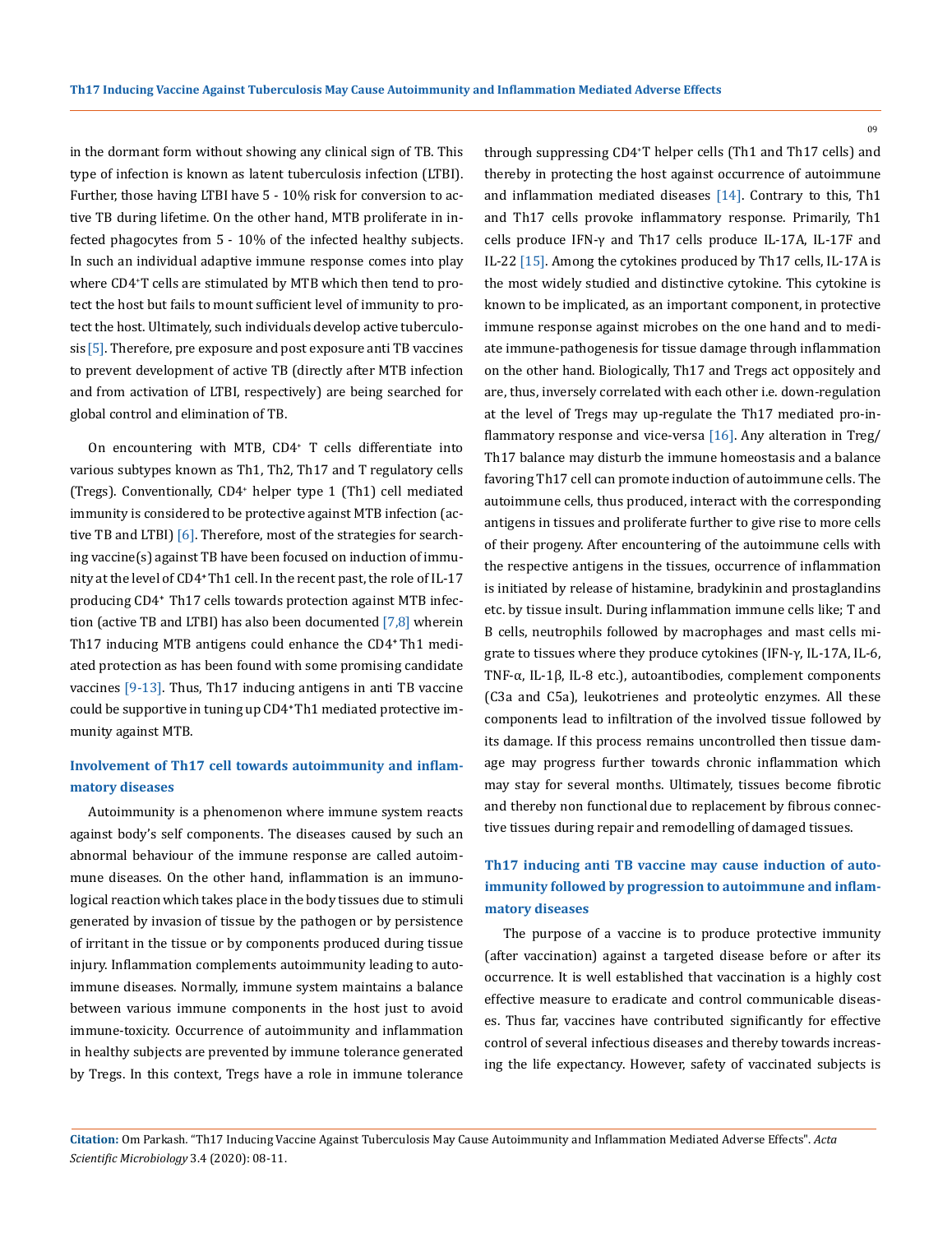extremely important as vaccines are administered, generally, to healthy subjects. A desirable vaccine is the one which has best efficacy with no or minimum side effects. Regarding Th17 inducing TB vaccine, presence of Th17 inducing or Tregs suppressing [5] antigens in TB vaccine might skew balance towards Th1 and Th17 mediated immune response which further might be intensified on encountering with the MTB derived antigens and/or with some other cross-reactive antigens prevailing in other microbes and/or in host tissues. Since both, Th1 and Th17 cells, are proinflammatory (though Th17 cell is considered to be more potent), a cumulative stronger pro inflammatory effect could be generated which may favor generation of autoimmune and inflammatory responses (following the phenomena described in the foregoing part of the article). This gives rise to an apprehension that, in addition to protection, vaccination with Th17 inducing vaccine may (i) trigger inflammatory response (as Th17 response is generated earlier than that by CD4**<sup>+</sup>** Th1 cells) in those subjects who are prone to such a pathophysiological phenomenon (ii) provoke the existing subclinical inflammatory disease to become overt (iii) exacerbate the existing inflammation mediated disease (iv) may promote relapse of any subsided or cured inflammatory disease and (v) may induce autoimmunity and thereby autoimmune disease. Thus, it appears that protective efficacy of Th17 inducing vaccine could be compromised by induction, progression and perpetuation of autoimmune and inflammation mediated adverse effects [17] in some vaccinated vulnerable subjects.

### **Conclusion**

Considering all the facts together, it is worth suggesting that a Th1 as well as Th17 inducing vaccine against TB must be investigated extensively to understand whether such a vaccine could give rise to autoimmune and other inflammatory diseases. If yes, then what could be the spectrum and magnitude of such adverse events. Further, it would be important to understand whether such a Th1 as well Th17 inducing vaccine could be acceptable, in terms of risk/ benefit ratio. Even if the frequency is low, the adverse reactions should not be ignored and once observed they must be managed clinically, depending upon their seriousness. This, ultimately, can help in preventing the damage and impairment of the functions of involved tissues by Th1-Th17 inducing anti TB vaccine. Regarding management of Th17 induced autoimmune cum inflammatory diseases, anti IL-17 therapies appear to be promising [18]. Further, it is worth mentioning that search of non pathogenic or less pathogenic Th17 cell  $[8,19]$  inducing MTB antigens having ability to generate protective immunity against TB could be appreciable. The antigens thus selected may help in reducing the chances for generation of Th17 mediated autoimmunity and inflammatory diseases on their use as protective anti TB vaccines.

### **Acknowledgement**

Nil.

#### **Conflict of Interests**

There is no conflict of interest to declare.

### **Bibliography**

- 1. Stop TB Partnership UNOPS. "The Paradigm Shift 2018-2022: Global Plan to End TB". Geneva: Stop TB Partnership UNOPS (2019).
- 2. [Ottenhoff TH and Kaufmann SH. "Vaccines against tuberculo](https://www.ncbi.nlm.nih.gov/pubmed/22589713)[sis: where are we and where do we need to go?".](https://www.ncbi.nlm.nih.gov/pubmed/22589713) *PLOS Pathogens* [8 \(2012\): e1002607.](https://www.ncbi.nlm.nih.gov/pubmed/22589713)
- 3. Atmakuri K., *et al*[. "Meeting report: 5th Global Forum on TB](https://www.ncbi.nlm.nih.gov/pubmed/30514514)  [Vaccines, 20-23 February 2018, New Delhi India".](https://www.ncbi.nlm.nih.gov/pubmed/30514514) *Tuberculosis (Edinb)* [113 \(2018\): 55-64.](https://www.ncbi.nlm.nih.gov/pubmed/30514514)
- 4. Schrager LK., *et al*[. "The status of tuberculosis vaccine develop](https://www.ncbi.nlm.nih.gov/pubmed/32014117)ment". *[The Lancet Infectious Diseases](https://www.ncbi.nlm.nih.gov/pubmed/32014117)* (2020).
- 5. [Parkash O. "T Regulatory Cells and BCG as a Vaccine against](https://www.researchgate.net/publication/276165198_T_Regulatory_Cells_and_BCG_as_a_Vaccine_against_Tuberculosis_An_Overview)  Tuberculosis: An Overview". *[World Journal of Vaccines](https://www.researchgate.net/publication/276165198_T_Regulatory_Cells_and_BCG_as_a_Vaccine_against_Tuberculosis_An_Overview)* 5 [\(2015\): 96-105.](https://www.researchgate.net/publication/276165198_T_Regulatory_Cells_and_BCG_as_a_Vaccine_against_Tuberculosis_An_Overview)
- 6. [Cooper AM. "Cell-mediated immune responses in tuberculo](https://www.ncbi.nlm.nih.gov/pubmed/19302046)sis". *[Annual Review of Immunology](https://www.ncbi.nlm.nih.gov/pubmed/19302046)* 27 (2009): 393-422.
- 7. Khader SA and Gopal [R. "IL-17 in protective immunity to intra](https://www.ncbi.nlm.nih.gov/pubmed/21178483)[cellular pathogens".](https://www.ncbi.nlm.nih.gov/pubmed/21178483) *Virulence* 1 (2010): 423-427.
- 8. Rakshit S., *et al*[. "Circulating Mycobacterium tuberculosis](https://www.ncbi.nlm.nih.gov/pubmed/28931830)  [DosR latency antigen-specific, polyfunctional, regulatory IL](https://www.ncbi.nlm.nih.gov/pubmed/28931830)  10+  [Th17 CD4 T-cells differentiate latent from active tubercu](https://www.ncbi.nlm.nih.gov/pubmed/28931830)losis". *[Scientific Reports](https://www.ncbi.nlm.nih.gov/pubmed/28931830)* 17 (2017): 11948.
- 9. Desel C., *et al*[. "Recombinant BCG ΔureC hly+ induces superior](https://www.ncbi.nlm.nih.gov/pmc/articles/PMC3192191/)  [protection over parental BCG by stimulating a balanced com](https://www.ncbi.nlm.nih.gov/pmc/articles/PMC3192191/)[bination of type 1 and type 17 cytokine responses".](https://www.ncbi.nlm.nih.gov/pmc/articles/PMC3192191/) *The Journal of Infectious Diseases* [204 \(2011\): 1573-1584.](https://www.ncbi.nlm.nih.gov/pmc/articles/PMC3192191/)

10

**Citation:** Om Parkash*.* "Th17 Inducing Vaccine Against Tuberculosis May Cause Autoimmunity and Inflammation Mediated Adverse Effects". *Acta Scientific Microbiology* 3.4 (2020): 08-11.